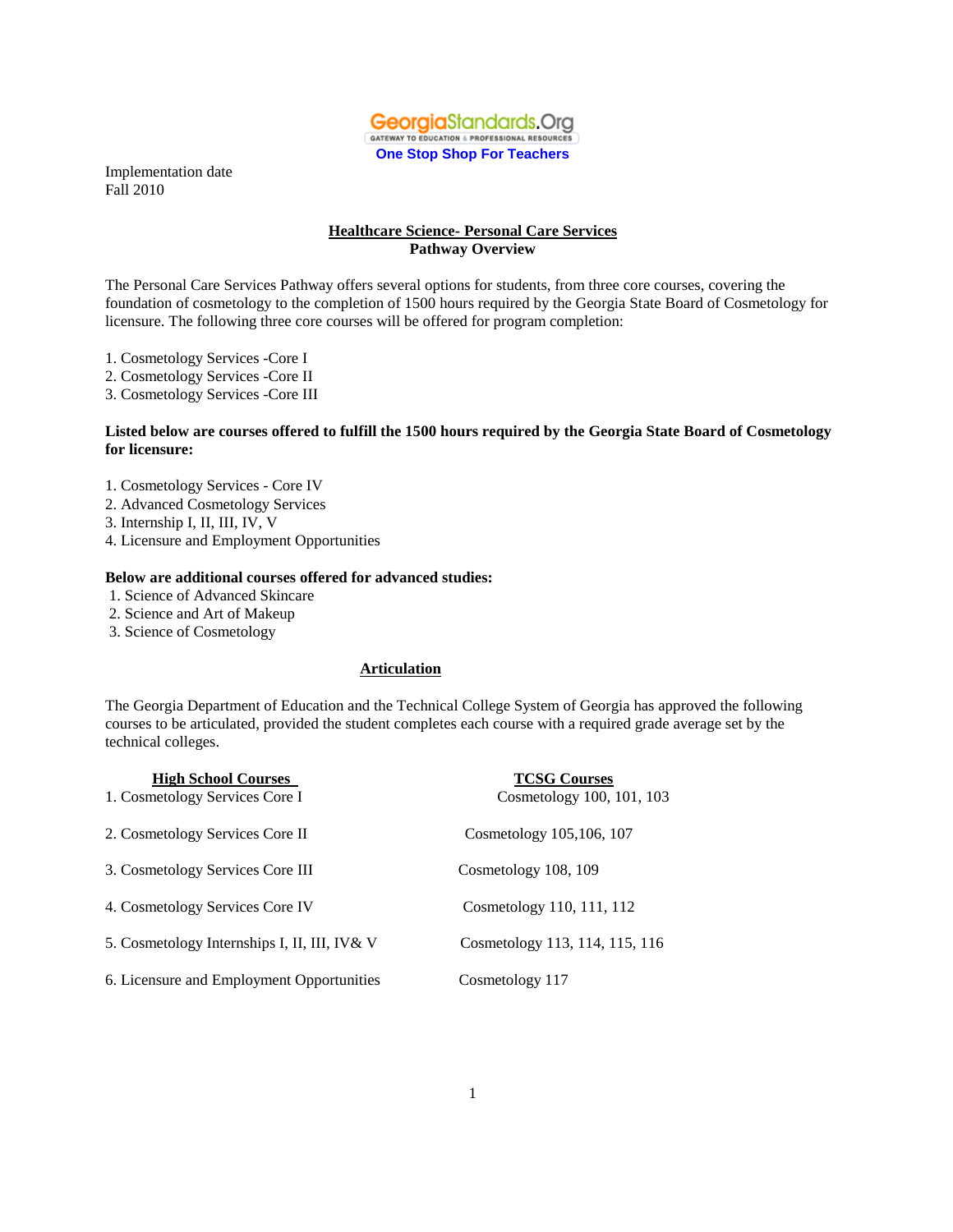

#### Implementation date Fall 2010 **PROGRAM CONCENTRATION: Healthcare Science CAREER PATHWAY: Personal Care Services COURSE TITLE: Cosmetology Services--Core I**

**Course Description:** This course introduces the fundamental theory and practices of the cosmetology profession. Emphasis will be placed on professional practices and safety. Topics include: state and local laws, rules and regulations, professional image, bacteriology, decontamination and infection control, chemistry fundamentals, safety, Hazardous Duty standards Act compliance, and various types of equipment. This course introduces the chemistry and chemical reaction of permanent wave solutions and relaxers. Topics include: permanent wave techniques, chemical relaxer techniques, chemistry, physical and chemical charge, safety procedures, and permanent wave and chemical relaxer application procedures on mannequins. Included is an introduction to theory, procedures, and products used in the care and treatment of the skin, scalp and hair. Students will demonstrate knowledge and skills in basic corrective hair and scalp treatments, plain facials, products and supplies, diseases and disorders, and safety precautions. Students will earn credit hours toward the completion of the 1500 credit hours required by Georgia State Board of Cosmetology. In addition, this course offers the possibility of meeting articulation alignment with the technical college standards. This course provides more in-depth competencies for the co-curricular student organization SkillsUSA and presents integral components that should be incorporated throughout instructional strategies developed for the course.

#### **State and Local Laws, Rules and Regulations**

Students will analyze the field of Cosmetology and the personal skills needed to become a Cosmetologist, state the number of board members, identify sanitation requirements, and list types of certificates of registration. The student will become familiar with the cosmetology profession, Georgia State Board of Cosmetology requirements, laws, rules and regulations, and introduction to fundamental theory and practices of the cosmetology profession.

**HS-CS-I-1. Students will classify the history of Cosmetology and the origins of hairstyling and barbering. Students will demonstrate knowledge of the number of board members, requirement hours, and types of licenses. Career opportunities in Cosmetology will be explored. The students will be able to define sanitation requirements in the salon.** 

- a. Describe the advancements made in Cosmetology.
- b. Describe the origins of hairstyling and barbering.
- c. Explain the requirements for different types of Cosmetology licenses, hours required, and a breakdown of units of study for the different licenses.
- d. Identify sanitation requirements for the salon and schools.
- e. List the career opportunities available to a licensed beauty practitioner.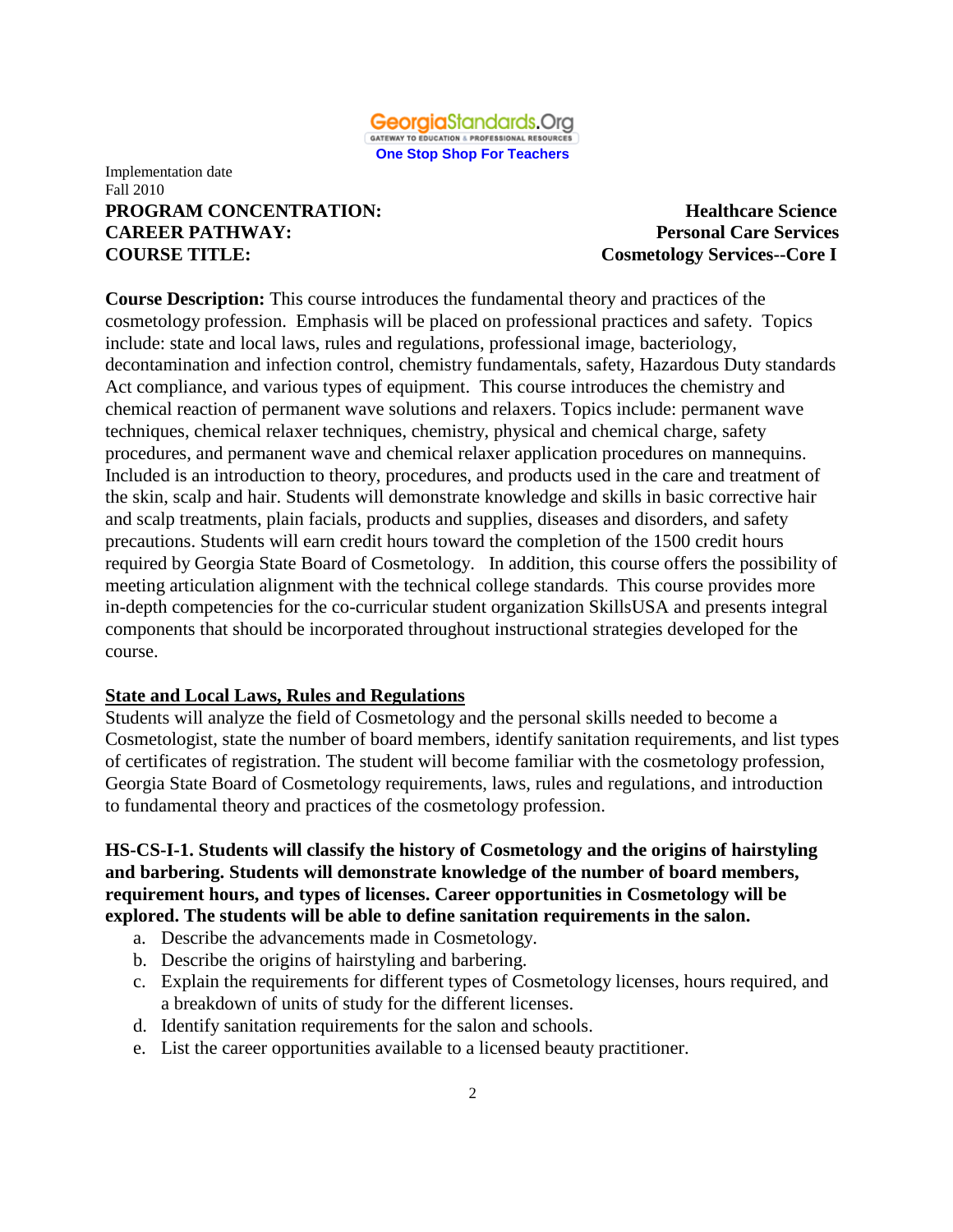

### **HS-CS-I-2. Students will summarize and define personal and public hygiene, ethics, human relations, and ergonomic principles.**

- a. Describe hygiene rules and list rules of cleanliness.
- b. Demonstrate good grooming principles.
- c. Demonstrate an understanding of ergonomic principles and ergonomically correct posture.

## **Infection Control**

Students will demonstrate knowledge of salon infection control and how to reduce the spread of infections and diseases. Infection control will include proper sanitation, decontamination, and sterilization. Safe use of chemicals will be applied in the classroom and clinic.

## **HS-CS-I-3. Students will evaluate the regulations of infection control: principles, prevention, procedures and precautions. The students will demonstrate understanding of proper sanitation, disinfection and sterilization. Facial implements and machines will be properly disinfected and stored.**

- a. Compare and contrast the regulatory agencies responsible for the cosmetology field (include OSHA, MSDS and the EPA).
- b. Distinguish the types and classifications of bacteria, bacterial growth, and reproduction.
- c. Define blood borne pathogens, viruses, and parasites.
- d. Differentiate the different methods of sanitation, decontamination, and sterilization.
- e. Identify the types of disinfectants and the disinfection procedure.
- f. Identify all safety rules used in the cosmetology profession.

### **HS-CS-I-4. Students will demonstrate safety rules when mixing disinfectants, using electrical equipment, facial implements, and machines.**

- a. Select, mix, and store the correct antiseptic, disinfectant, and other decontamination chemicals to use in relation to the task.
- b. Determine the appropriate use of all electrical equipment in order to eliminate accidents and ensure safety for the student.
- c. Demonstrate how to sanitize and disinfect all implements and tools used in facials.
- d. Perform all sanitation, disinfection, and safety requirements essential to facial services.

### **Academic Standard(s):**

## **SCSh2. Students will use standards safety practices for all classroom laboratory and field investigation.**

- a. Follow correct procedures for use of scientific apparatus.
- b. Demonstrates appropriate techniques in all laboratory situation.
- c. Follow correct protocol for identifying and reporting safety problems and violations.

## **Chemistry in Cosmetology**

Students will examine the differences between organic and inorganic chemistry and how it relates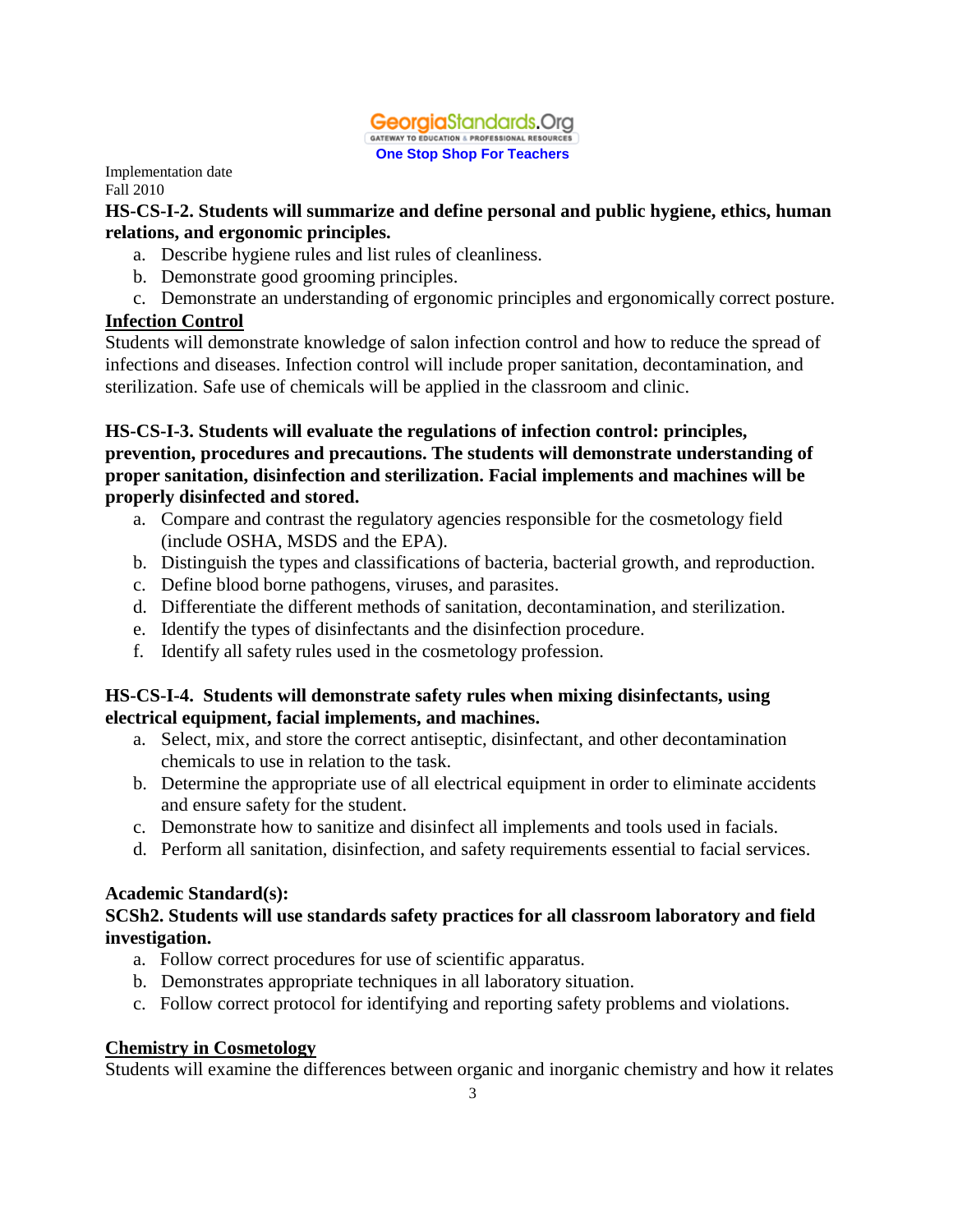

to Cosmetology. The states of matter, elements, molecules, physical, and chemical properties will be explored. Students will describe how hair is composed and how it alters from physical to chemical changes. The students will demonstrate their understanding of product knowledge and how it affects the hair by use of the pH scale. Emphasis will be placed on proper product selection and recommendations for the clients.

### **HS-CS-1-5**. **Students will explain, describe, and list the basic components of chemistry in Cosmetology.**

- a. Explain the difference between organic and inorganic chemistry.
- b. Discuss the different forms of matter—elements, compounds, and mixtures.
- c. Explain pH and the pH scale.
- d. Define atom, molecule, solution, and emulsion.
- e. Describe properties of matter related to cosmetology.

### **HS-CS-I-6. Students will differentiate shampoos and conditioners for a variety of hair types, using the pH scale and demonstrating the technique for shampooing and scalp and hair treatments.**

- a. Explain the importance of pH in shampoo selection.
- b. Explain the role of surfactants in shampoo.
- c. Discuss the uses and benefits of various types of shampoos and conditioners.
- d. Perform proper scalp manipulations as part of a shampoo service.
- e. Demonstrate proper shampooing and conditioning procedures.
- f. Demonstrate a basic corrective hair and scalp treatments.
- g. Describe the benefits of scalp manipulations.
- h. Apply all safety precautions for scalp and hair treatment and identify safety precautions to be followed in scalp and hair care.

### **Academic Standard(s):**

### **SC7. Students will characterize the properties that describe solutions and the nature of acids and bases.**

- a. Explain the process of dissolving in terms of solute/solvent interactions.
- b. Compare, contrast and evaluate the nature of acids and bases.

### **Anatomy and Physiology**

Students will explain the importance of anatomy and physiology to the personal care service industry. Understanding anatomy and the role it plays in the industry will help the student develop beneficial facial and makeup skills, massage techniques, hair cutting, and hairstyle techniques. This unit will help the student understand how the human body functions as an integrated whole.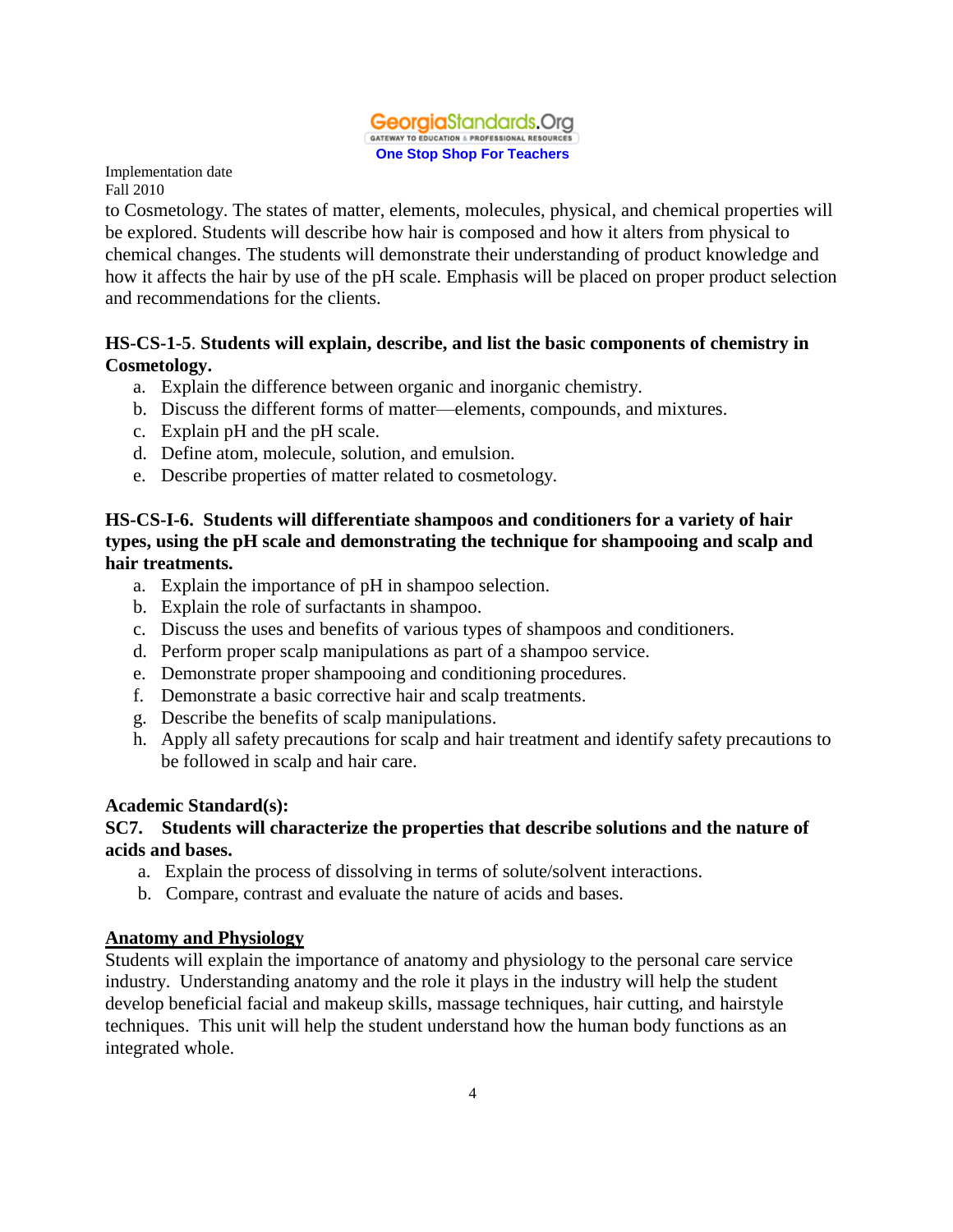

**HS-CS-I-7. Students will demonstrate a working knowledge of anatomy as it relates to massage in facials, manicures, and pedicures. Students will demonstrate knowledge of anatomy as it relates to bone structure and muscle contours in hair cutting, facials, and makeup.** 

- a. Describe the importance of anatomy and physiology to the cosmetology profession.
- b. Explain cells, their structure, and their reproduction.
- c. Define tissue and name the types of tissues found in the body.
- d. Demonstrate the proper massage procedures in manicures, pedicures, and facial massage.
- e. Discriminate between different facial bone structures and muscle contours as it relates to hair cutting, facial, and make-up.
- f. Compare and contrast the ten main body systems and their basic functions and how they relate to manicures, pedicures, and facials.

#### **Academic Standard(s):**

### **SCSh1. Students will evaluate the importance of curiosity, honesty, openness, and skepticism in science.**

- a. Exhibit the above traits in their own scientific activities
- b. Recognize that different explanations often can be given for the same evidence.

### **SAP1. Students will analyze anatomical structures in relationship to their physiological functions.**

- a Apply correct terminology when explaining the orientation of body parts and regions.
- b. Investigate the interdependence of the various body systems to teach others and to the body as a whole.
- c. Describe how structure and functions are related in terms of cell and tissue types.

**SAP2. Students will analyze the interdependence of the integumentary, skeletal and muscular systems as these relate to the protection, support, and movement of the human body.**

- a. Relate the structure of the integumentary system to its functional role in protecting the body and maintaining homeostasis.
- b. Explain how the skeletal structures provide support, and protection for tissues and function together with the muscular system to make movements possible.

### **SHCH- Students will use standard safety practices for all classroom laboratory and workplace investigations.**

**SAP4e- Examine various conditions that change normal body functions (e.g. tissue refection, allergies, injury, disease and disorders) and how the body responds. SAP5e- Describe effects of aging on all body systems.** 

### **Introduction to Chemical Texturing**

Students will compare and contrast the chemistry and chemical reactions of permanent wave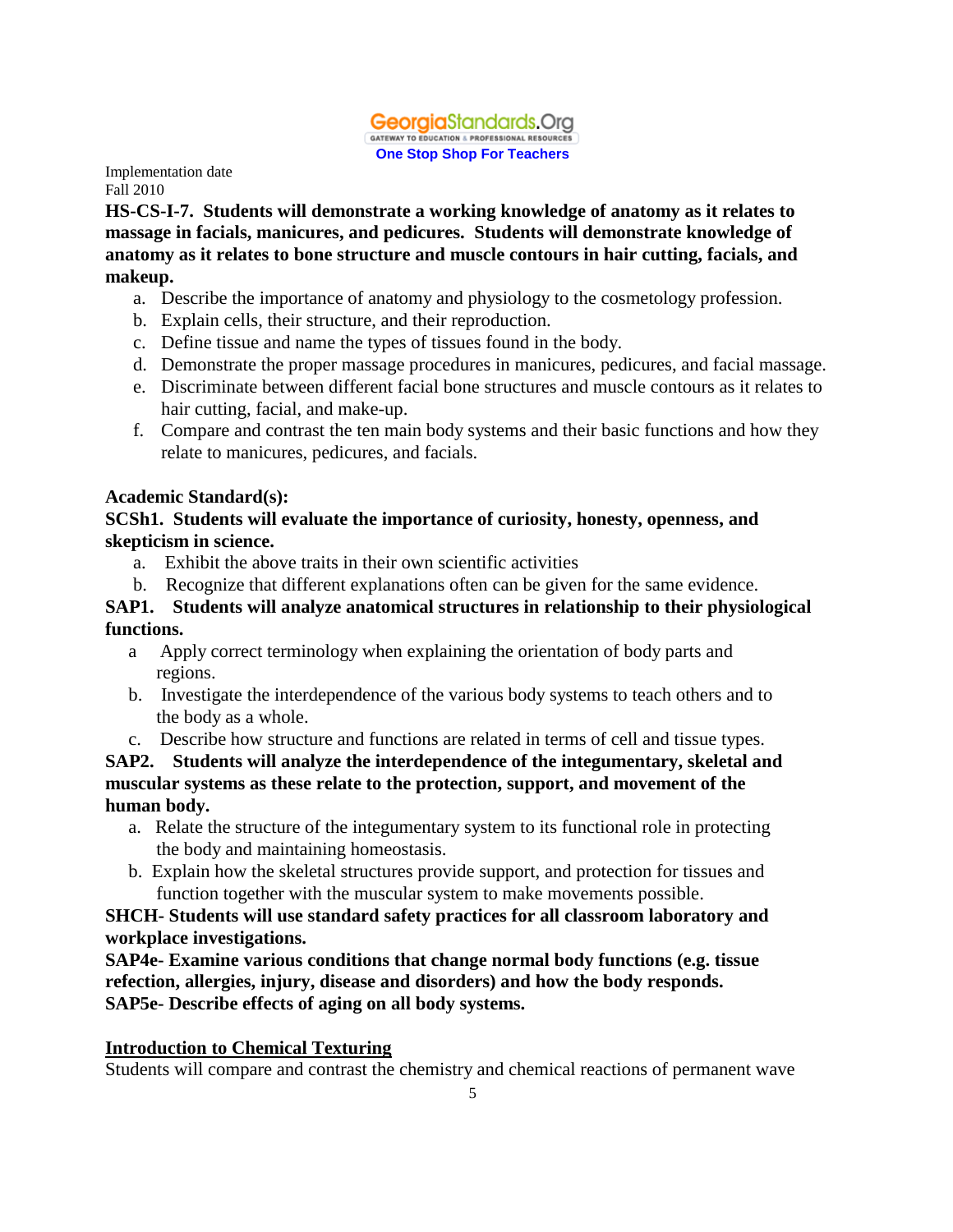

solutions and relaxers. Topics include: analyze hair and scalp, permanent wave techniques, chemical relaxer techniques, chemistry, physical and chemical change, safety procedures, and permanent wave and chemical relaxer application procedures on mannequins.

**HS-CS-I-8. Students will describe the chemical reaction of chemical hair texture services. Students will explain the purpose of a scalp and hair analysis in relation to the chemical service. Students will demonstrate (on a mannequin) sectioning, blocking, and wrapping a permanent wave. Students will perform a mock chemical relaxer on a mannequin. This procedure enables students to compare the changes in the physical and chemical structure of the hair that takes place during the application of a chemical service.** 

- a. List the factors of hair analysis for chemical texture service.
- b. Explain the physical and chemical actions that take place during permanent waving.
- c. Demonstrate basic wrapping procedures: straight set, curvature wrap, bricklay wrap, weave wrap, double-rod wrap, and spiral wrap.
- d. Describe the procedure for chemical hair relaxing.
- e. Understand the difference between hydroxide relaxers and thio relaxers.
- f. Define the procedures for cold wave services.

### **Academic Standard(s):**

### **SC6. Students will understand the effects of motion of atoms and molecules in chemical and physical processes.**

- a. Compare and contrast atomic/molecular motion in solids, gases, and plasma.
- b. Collect data and calculate the amount of heat given off or taken in by chemical or physical processes.
- c. Analyze the flow of energy during change of states.

### **Histology of the Skin, Hair and Scalp**

Students will examine basic histology and the effects on the hair and skin. Conditions, disorders, diseases of the scalp and skin will be explored. Students will discriminate between signs of a healthy scalp/ skin and an infection or disease that may require refusal of a service. Anatomy of the skin will be distinguished and the roles of the layers of skin, including their functions. Students will demonstrate proper hair analysis and identify hair growth patterns. Disorders of the hair and scalp will be defined. Various scalp and hair treatments will be analyzed to determine the best application for each client. Students will be introduced in theory and application to the procedure and products used in a basic facial service. Students will comprehend how to provide basic skin care services and complete a basic makeup application.

### **HS-CS-I-9. Students will identify the basic histology of the hair and skin, their diseases and disorders, and corrective treatments.**

a. Identify and compare the structure of hair.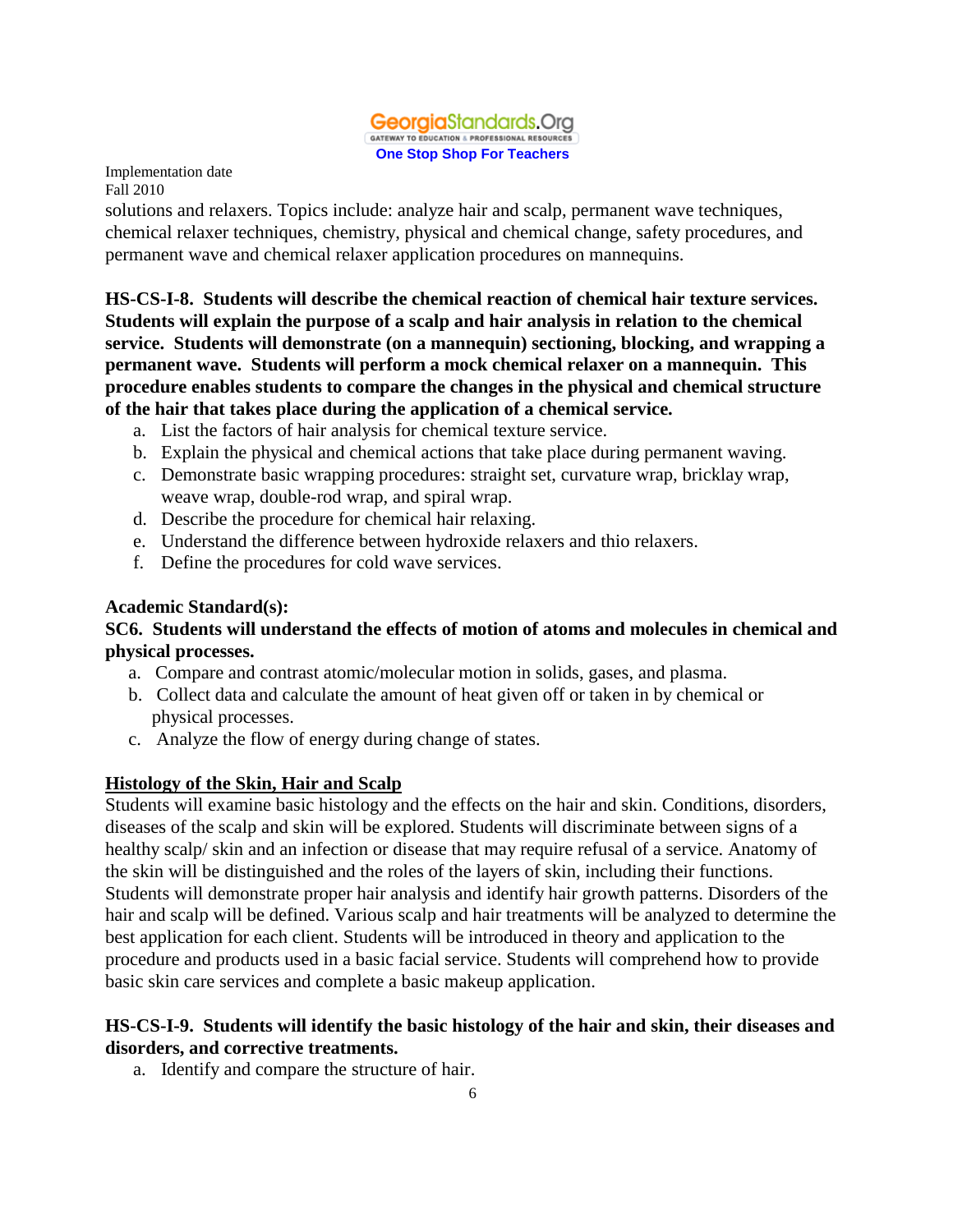

Implementation date

Fall 2010

- b. Investigate and identify samples of hair textures.
- c. Compare the various natural hair growth patterns on live models.
- d. Identify the scientific terms for head and facial hair and differentiate between them.
- e. Demonstrate hair analysis, using density, porosity, and elasticity as scientific indicators.
- f. Identify and compare the physical and chemical actions that damage the hair structure.
- g. Distinguish between the benefits of various hair conditioning products.
- h. Demonstrate the application of basic conditioning products.
- i. Identify the electrical implements used for hair and scalp treatments.
- j. Demonstrate corrective hair and scalp treatments.
- k. Demonstrate safety and infection control procedures used in hair and scalp treatments
- l. Identify the most common diseases and disorders of the skin and hair and explain their origin.
- m. Differentiate between corrective treatments for conditions that may be treated in a salon and those that must be referred to a physician.

## **Academic Standard(s):**

**SCSh 1 Students will evaluate the importance of curiosity, honesty, openness, and skepticism in science.**

**SCSH5 Students will demonstrate the computation and estimation skills necessary for analyzing data and developing reasonable scientific explanations.**

**ELA10RC3 (a.) Demonstrates an understanding of contextual vocabulary in various subjects.**

**SCSh4 Students will use tools and instruments for observing, measuring, and manipulating scientific equipment and materials.**

**S712 Students will describe the structure and functions of cells, tissues, organs, and organ systems.**

## **HS-CS-II-10. Students will understand the structure and function of the human skin enabling the student to analyze and perform the types of services required for a specific skin condition. During this introductory class, the students will become familiar with the correct method for giving a facial and a makeup application.** .

- a. Describe the five basic massage movements used in Cosmetology.
- b. List and identify the products and supplies needed to perform plain facial services.
- c. List the basic cosmetics used on the face and neck.
- d. Give plain facial treatment for normal, dry, and oily skin.
- e. Perform basic day and evening makeup application.
- f. Follow safety precautions for skin and facial treatment and identify safety precautions to be followed in skin care.
- g. Demonstrate knowledge of state and federal regulations to include the handling and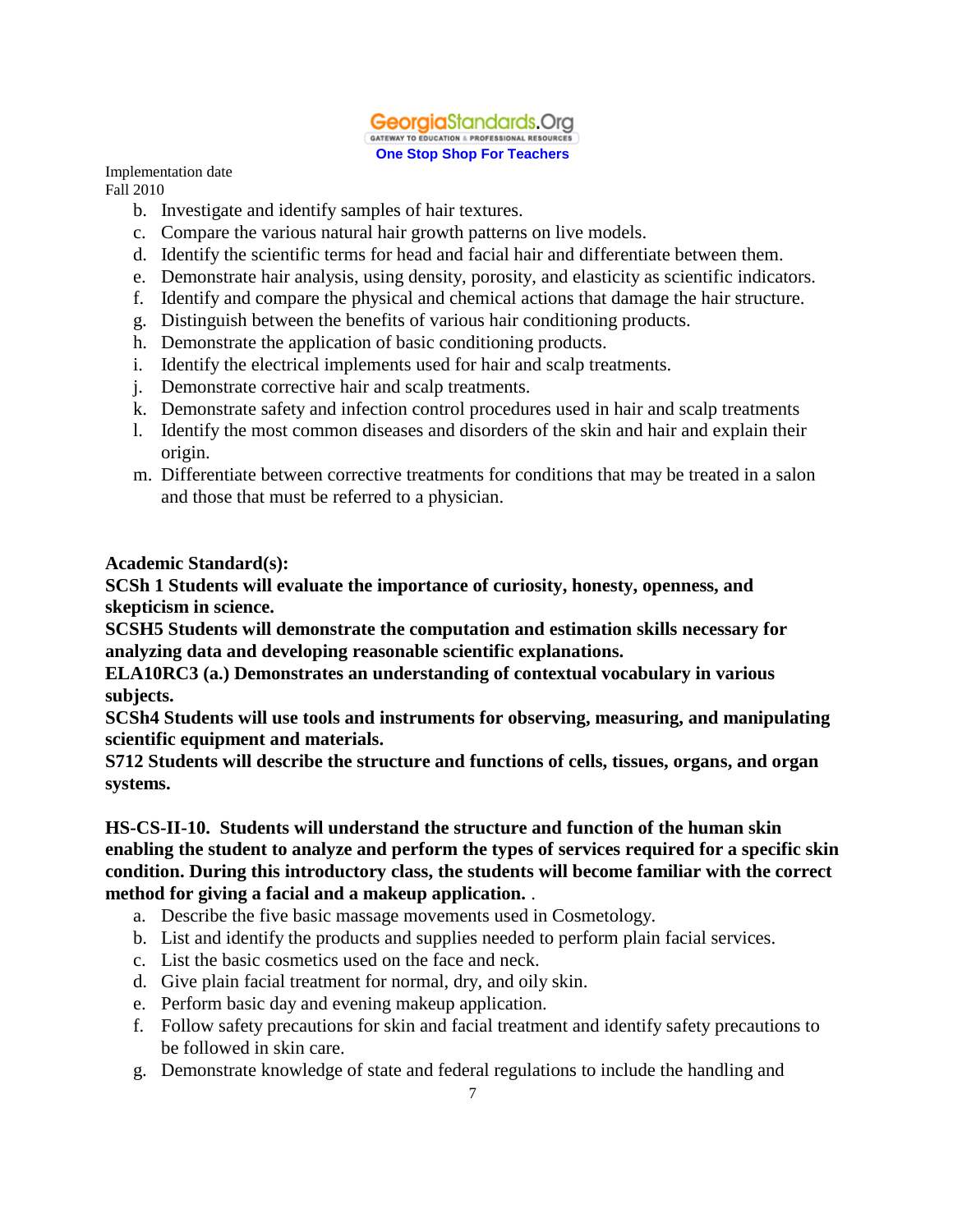

disposal of hazardous materials according to the MSDS.

#### **Academic Standard(s): SCSh 1 Students will evaluate the importance of curiosity, honesty, openness, and skepticism in science.**

# **Reading Across the Curriculum**

## **Reading Standard Comment**

After the elementary years, students engage in reading for learning. This process sweeps across all disciplinary domains, extending even to the area of personal they experience text in all genres and modes of discourse. In the study of various disciplines of learning (language arts, mathematics, science, social studies), students must learn through reading the communities of discourse of each of those disciplines. Each subject has its own specific vocabulary, and for students to excel in all subjects, they must learn the specific vocabulary of those subject areas in context.

Beginning with the middle grades years, students begin to self-select reading materials based on personal interests established through classroom learning. Students become curious about science, mathematics, history, and literature as they form contexts for those subjects related to their personal and classroom experiences. As students explore academic areas through reading, they develop favorite subjects and become confident in their verbal discourse about those subjects.

Reading across curriculum content develops both academic and personal interests in students. As students read, they develop both content and contextual vocabulary. They also build good habits for reading, researching, and learning. The Reading Across the Curriculum standard focuses on the academic and personal skills students acquire as they read in all areas of learning.

Students will enhance reading in all curriculum areas by:

- a. Reading in all curriculum areas
	- $\bullet$ Read a minimum of 25 grade-level appropriate books per year from a variety of subject disciplines and participate in discussions related to curricular learning in all areas.
	- Read both informational and fictional texts in a variety of genres and modes of discourse.
	- Read technical texts related to various subject areas.
- b. Discussing books
	- Discuss messages and themes from books in all subject areas.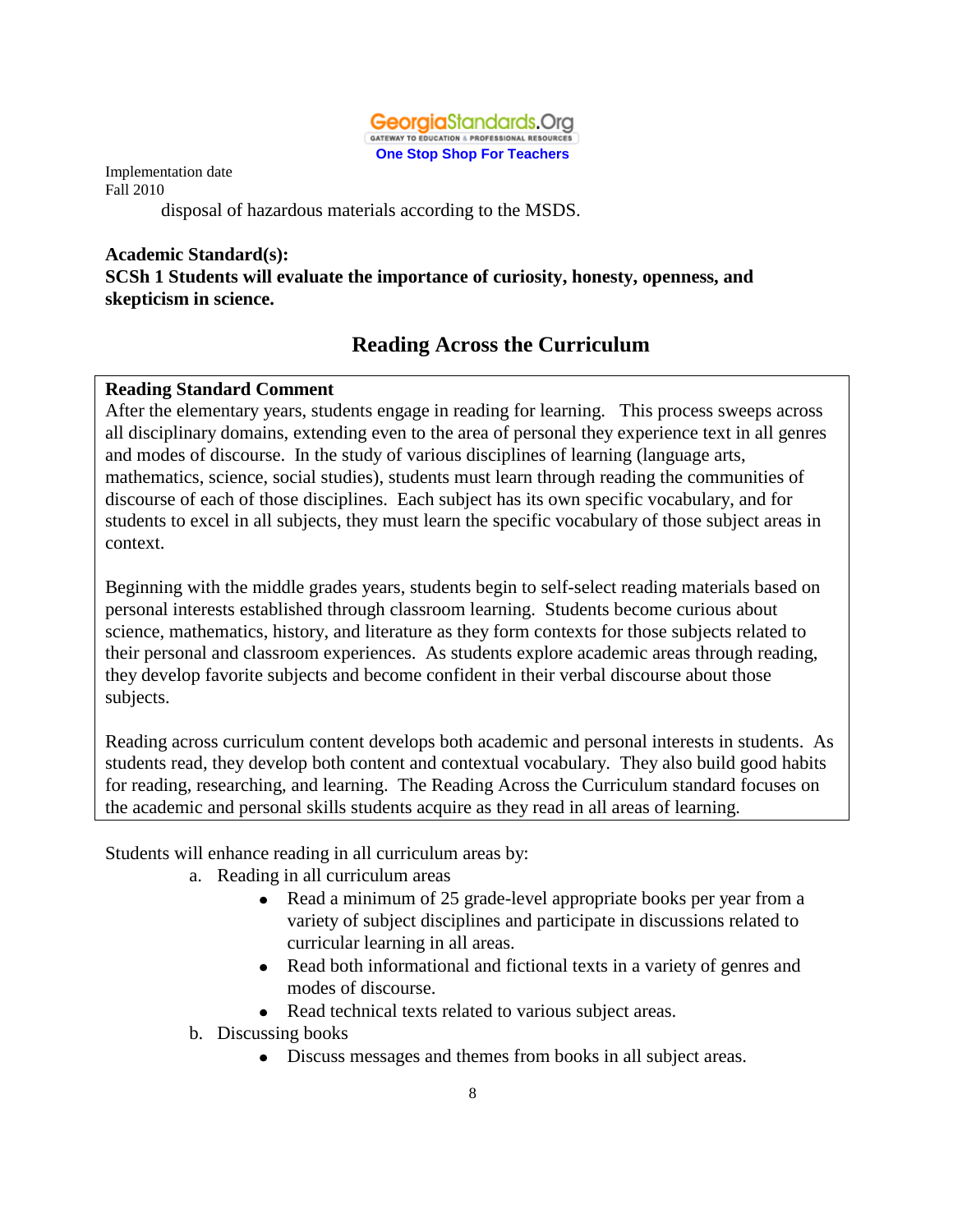

- $\bullet$ Respond to a variety of texts in multiple modes of discourse.
- Relate messages and themes from one subject area to messages and themes in another area.
- Evaluate the merit of texts in every subject discipline.
- Examine author's purpose in writing.
- Recognize the features of disciplinary texts.
- c. Building vocabulary knowledge
	- $\bullet$ Demonstrate an understanding of contextual vocabulary in various subjects.
	- Use content vocabulary in writing and speaking.
	- Explore understanding of new words found in subject area texts.
- d. Establishing context
	- Explore life experiences related to subject area content.
	- Discuss in both writing and speaking how certain words are subject area related.
	- Determine strategies for finding content and contextual meaning for unknown words.

### **CTAE Foundation Skills**

The Foundation Skills for Career, Technical and Agricultural Education (CTAE) are critical competencies that students pursuing any career pathway should exhibit to be successful. As core standards for all career pathways in all program concentrations, these skills link career, technical and agricultural education to the state's academic performance standards.

The CTAE Foundation Skills are aligned to the foundation of the U. S. Department of Education's 16 Career Clusters. Endorsed by the National Career Technical Education Foundation (NCTEF) and the National Association of State Directors of Career Technical Education Consortium (NASDCTEc), the foundation skills were developed from an analysis of all pathways in the sixteen occupational areas. These standards were identified and validated by a national advisory group of employers, secondary and postsecondary educators, labor associations, and other stakeholders. The Knowledge and Skills provide learners a broad foundation for managing lifelong learning and career transitions in a rapidly changing economy.

**CTAE-FS-1 Technical Skills:** Learners achieve technical content skills

 necessary to pursue the full range of careers for all pathways in the program concentration.